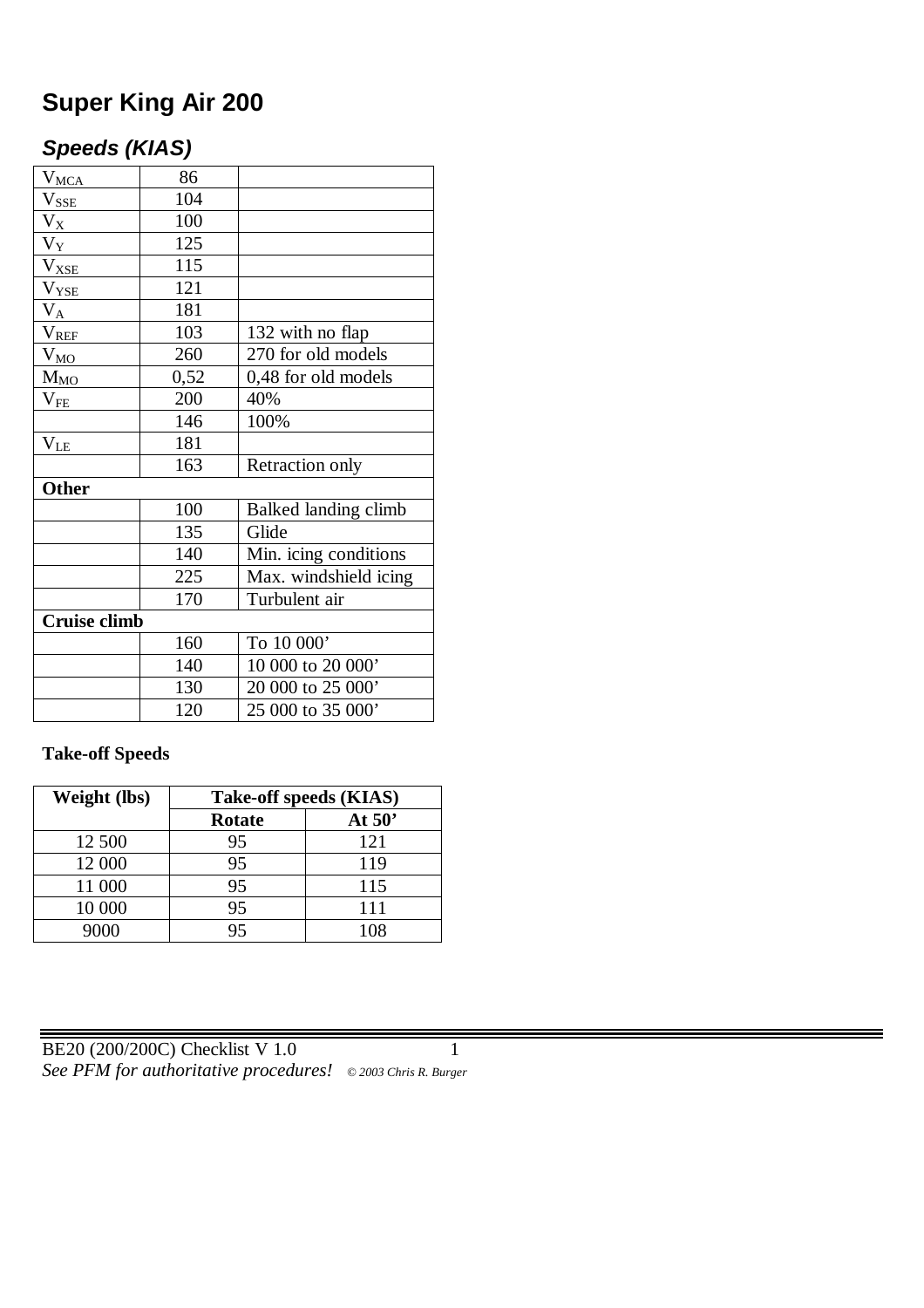# **King Air 200 Normal Checklist**

# *Before starting engines*

**Cabin door:** Locked **Load and baggage:** Secure **Weight and CG:** Checked **\* Emergency exit:** Latched **Control locks:** Remove **Cabin seats:** Positioned (outboard), backs upright **Seat belts and harnesses:** Fastened **Parking brake:** Set **Landing gear handle:** Down **Power levers:** Idle **Propeller levers:** High RPM **Condition levers:** Cut off **Cabin signs:** Both **Cabin Temp Mode:** Off **Vent blower:** Auto **Aft blower:** Off **Radiant heat:** Off **\* Microphone switches:** Normal **\* Oxygen supply pressure:** Check **\* Oxygen supply:** Auto on/Manual off **\* Quick-don masks:** Check, select 100% **\* Circuit breakers (R side-panel):** In **\* Pilot's static source:** Normal **\* Fuel firewall valves:** Closed **\* Circuit breakers (L side-panel):** In **\* Standby pumps:** On (listen for operation) **\* Battery switch:** On (FUEL PRESS on) **\* Fuel firewall valves:** Open (FUEL PRESS off) **\* Standby pumps:** Off (FUEL PRESS on) **\* Crossfeed:** Alternately (FP off, FC on), then off **\* Auxiliary transfer:** Auto **\* NO TRANSFER:** Press to test Fuel quantity: Check (main and auxiliary) **DC Volt/loadmeters:** Press to check voltage **Stall warning:** Test **Fire detectors and extinguishers:** Test **Annunciator lights:** Test **Landing gear handle lights:** Press to test **Rotating beacon:** On

BE20 (200/200C) Checklist V 1.0 2 *See PFM for authoritative procedures! © 2003 Chris R. Burger*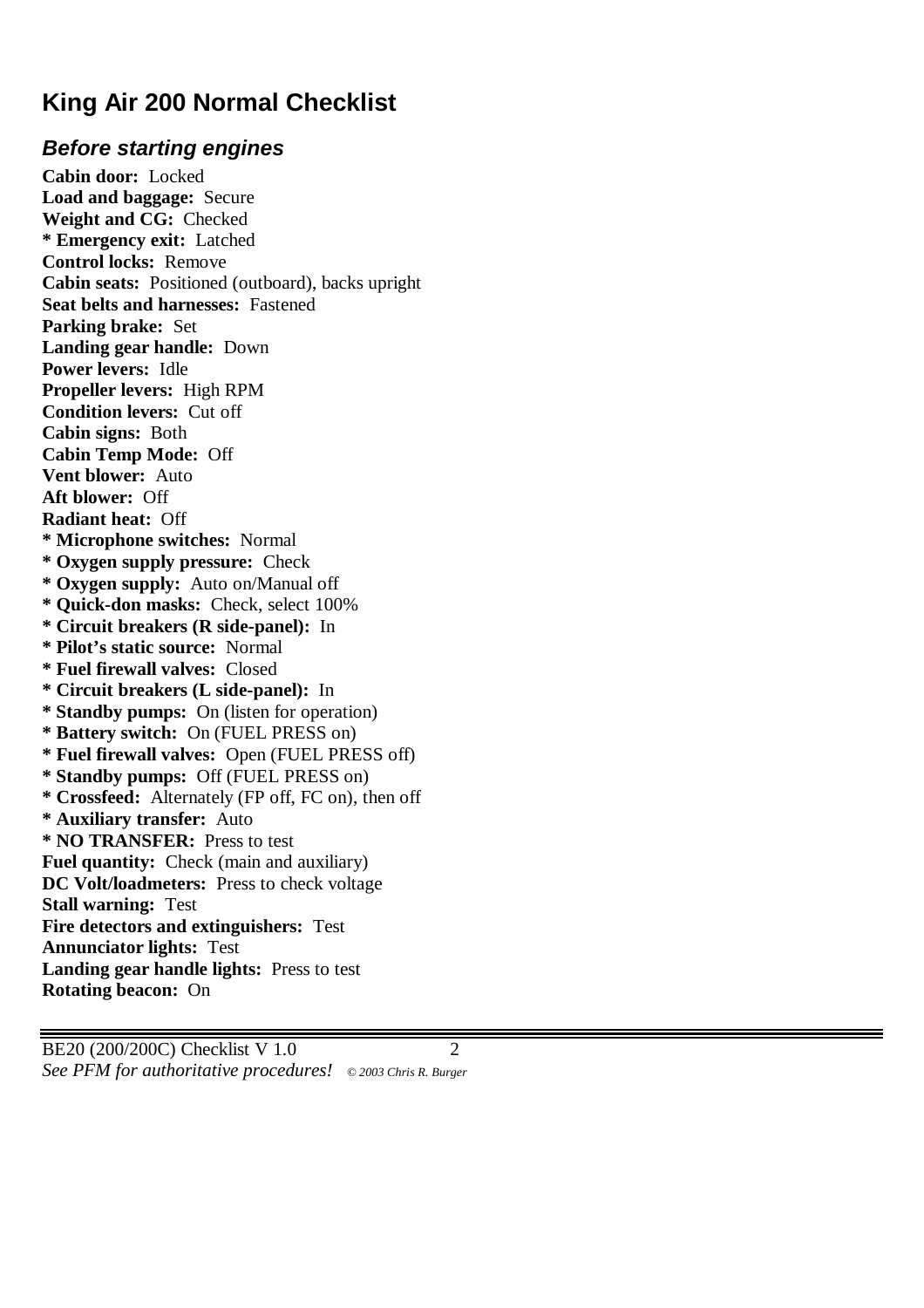### *Engine Start (Battery)*

**R ign/start:** On **R FUEL PRESS:** Check extinguished **Stable**  $N_1 > 12\%$ **: Wait R condition lever:** Low idle **ITT and N<sub>1</sub>:** Monitor (1000 $^{\circ}$ C max., rise in 10 s) **R oil pressure:** Check **R condition lever:** High idle **Wait:**  $N_1 = 50\%$ **R ign/start:** Off **R generator:** Reset, then On **Charge battery:** Load  $= 0.5$ , max. 5 min. **R generator:** Off **L ign/start:** On **L FUEL PRESS:** Check extinguished  $N_1 > 12\%$ : Wait **L condition lever:** Low idle **R generator:** On **ITT and N<sub>1</sub>:** Monitor (1000°C max., rise in 10 s) **L oil pressure:** Check **Wait:**  $N_1 = 50\%$ **L ign/start:** Off **L generator:** Reset, On **R condition lever:** Low idle

#### *After start*

**Inverter:** Check both, select **DC Voltage/Load:** Check **AC Voltage/Freq:** Check **Avionics master:** On **Lights:** As required **Cabin temp/mode:** As required (Check  $N_1/ITT/load$ ) **Annunciators:** Test, clear **Instruments:** Check **Brakes:** Check

BE20 (200/200C) Checklist V 1.0 3 *See PFM for authoritative procedures! © 2003 Chris R. Burger*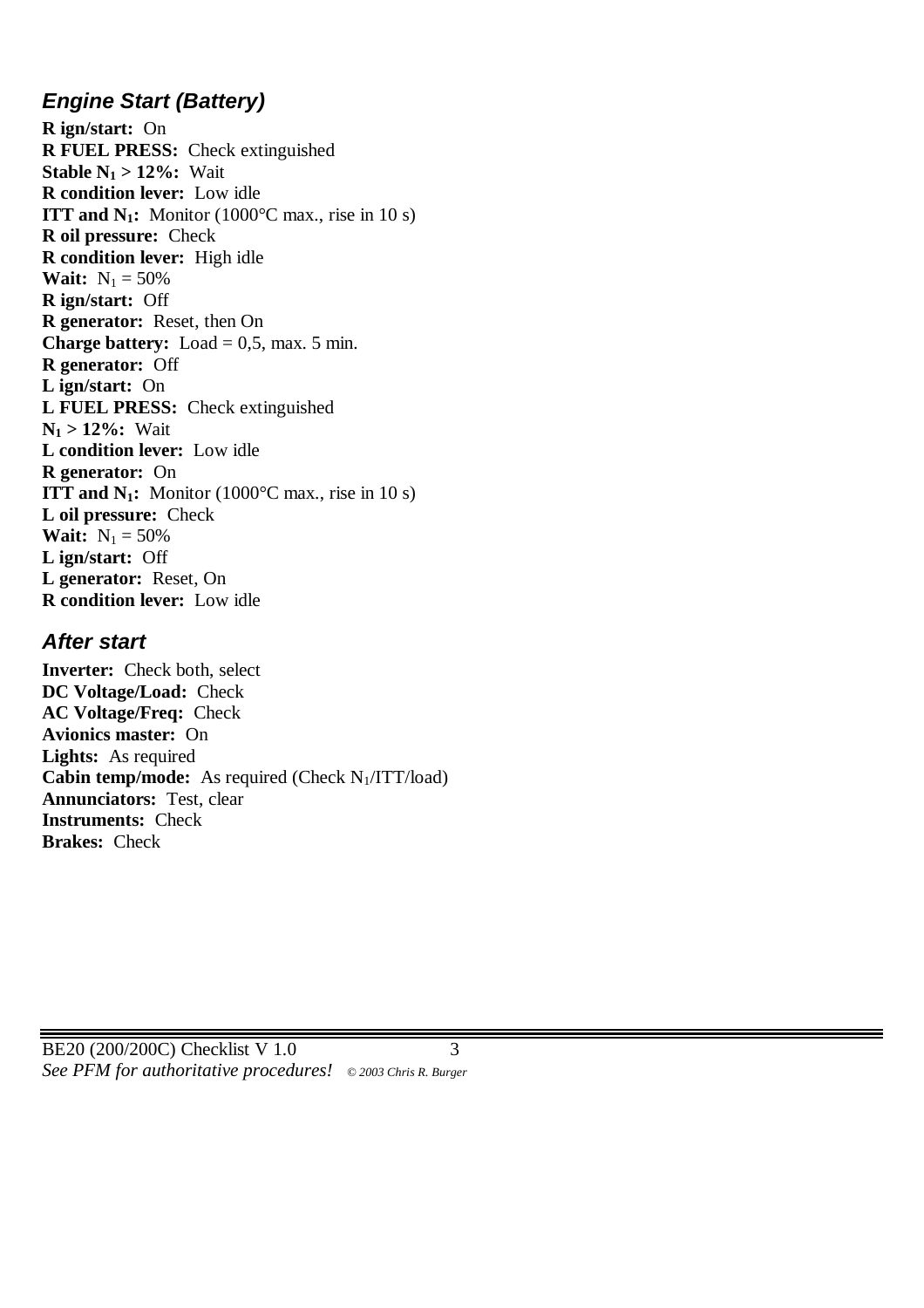#### *Taxi*

**Brakes:** Check **Gyros:** Check

### *Before takeoff (Runup)*

**Avionics and Radar:** Check **Pressurisation:** Check, set (alt.+500/cabin 500agl, rate) **Autopilot:** Check **Electric trim:** Check (tab control, wheel switch, disc.) **Trim:** Set **Engine frictions:** Set **Flaps:** Check, set **Flight controls:** Full, free, correct **\* Overspeed governors, rudder boost:** Test **Rudder boost:** On **Propellers:** Full forward **Prop test switch:** Test **L/R Power lever:** Up to 1830 to 1910 rpm **L/R Power lever:** Increase to rudder movement **L/R Power lever:** Idle **L/R Prop test:** Release **\* Primary governors:** Exercise at 1800 rpm **\* Instrument/deice pneumatics:** Check (1800 rpm) **Bleed air valves:** Instr & Envir Off **Pneumatic gauge:** 0 pressure **BL AIR FAIL:** Both illuminated **Bleed air valves:** Envir Off *or* Open **Pneumatic gauge:** Green arc **Gyro suction gauge:** Wide green arc **BL AIR FAIL:** Both extinguished **\* Ice vanes:** Check (1800 rpm) **Extend:** Torque drop **Retract:** Torque returns **Annunciators:** Check **\* Autofeather:** Check **Power:** 500 ft-lbs **Autofeather:** Hold to test **Power levers:** Retard each (400: ann. 220: fthr) **Power:** Retard (both ann. out, no feather) **Autofeather:** Arm **Prop feather:** Check **Fuel qty, instruments:** Check (oil temperature!)

BE20 (200/200C) Checklist V 1.0 4 *See PFM for authoritative procedures! © 2003 Chris R. Burger*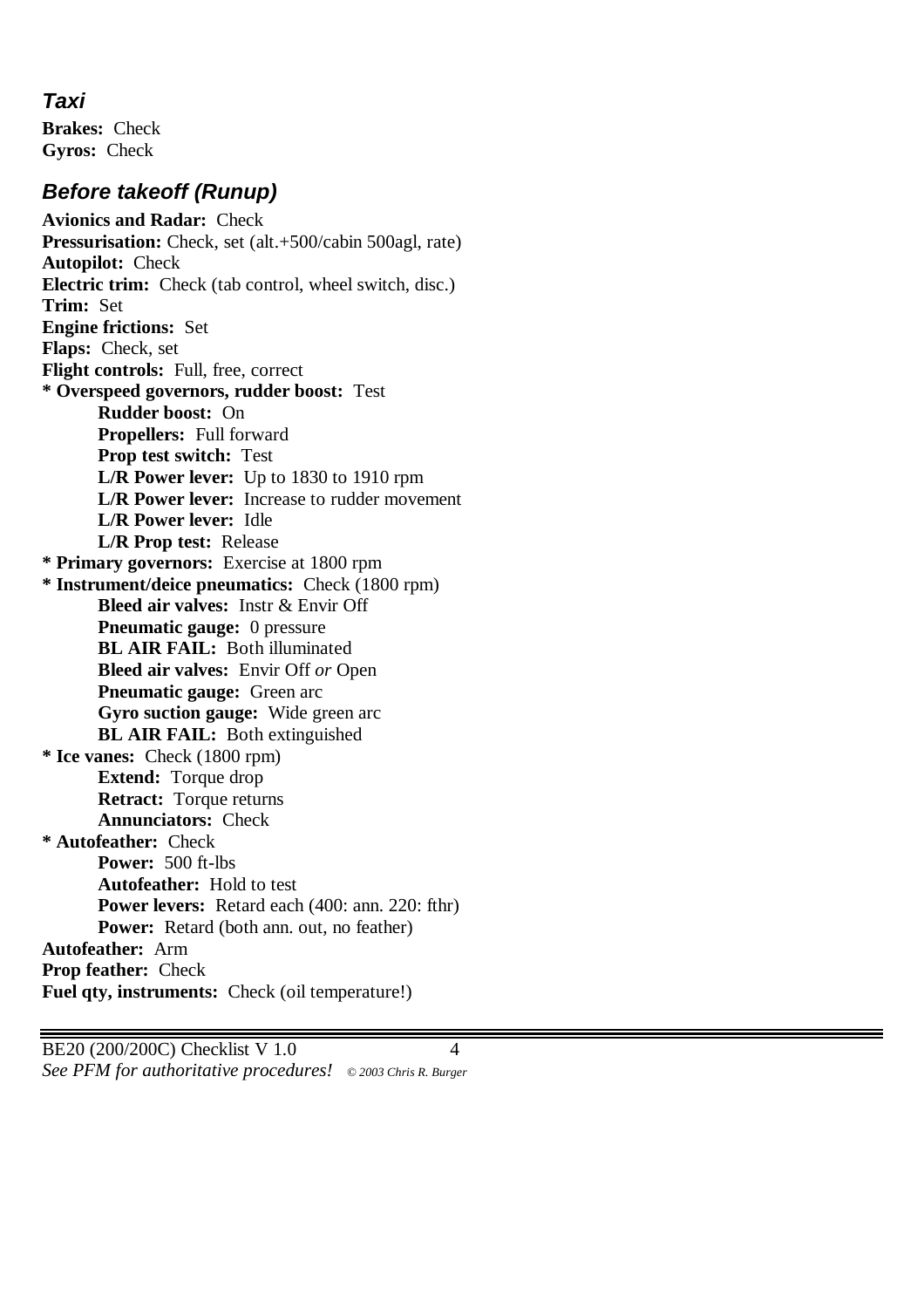## *Before takeoff (ready to go)*

**Bleed air valves:** Open **Annunciators:** Out/considered **Transponder:** On **Prop synchrophaser:** As required **Strobes:** On **Ice protection:** As required **Auto-ignition:** Armed

#### *During takeoff run*

**Autofeather annunciators:** Check illuminated **Ignition On annunciators:** Check extinguished **Engines:** Check ITT/Tq in limits

#### *After takeoff*

**Landing gear:** Up **Flaps:** Up **Yaw damp:** On **Engines:** Climb power set, check limits **Props:** Set 1900 rpm **Synchrophaser:** On **Autofeather:** Off (**Auto-ignition:** Off) **Engine instruments:** Monitor **Cabin sign:** As required **Cabin pressurisation:** Check **Aft blower:** Off

#### *Descent*

**Pressurisation:** Set cabin altitude (table), Rate **Altimeter:** Set **Cabin sign:** As required **Windshield anti-ice:** As required **Power:** As required  $(N_1=75\%$  for pressurisation)

#### **Pressurisation Settings:**

| <b>QNH</b>   970   980   990   1000   1010   1020   1030   1040   1050 |  |  |  |  |  |  |  |
|------------------------------------------------------------------------|--|--|--|--|--|--|--|
| <b>Above</b> 1800 1500 1200 900 600 300 0 -300 -600                    |  |  |  |  |  |  |  |
| Interpolate or use next lower QNH. Default 500'.                       |  |  |  |  |  |  |  |

| BE20 (200/200C) Checklist V 1.0                              |  |
|--------------------------------------------------------------|--|
| See PFM for authoritative procedures! © 2003 Chris R. Burger |  |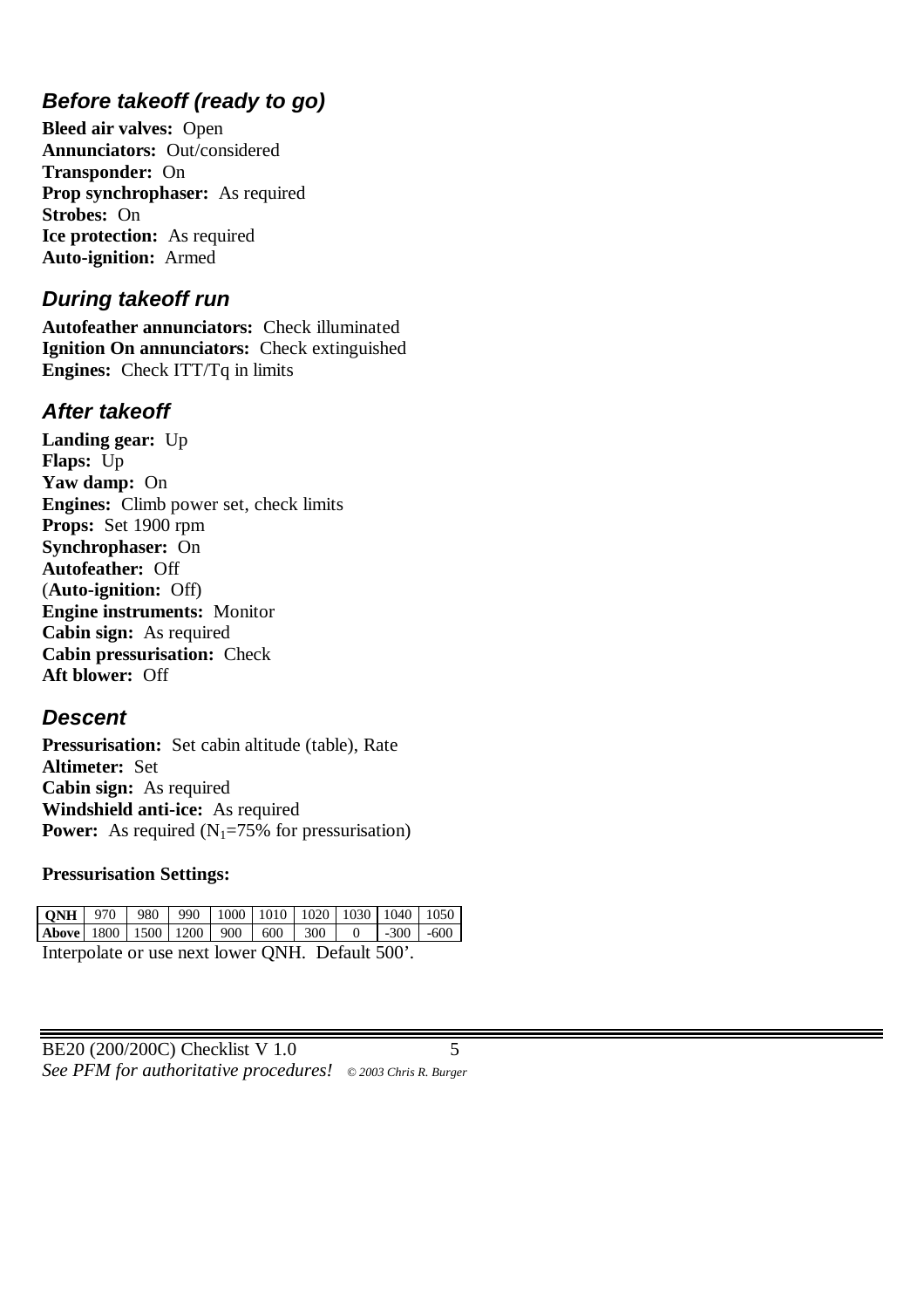### *Before landing*

**Pressurisation:** Check **Cabin sign:** FSB or Both **Prop autofeather:** Arm **Prop synchrophaser:** As desired (**Ice protection**: As required) (**Auto-ignition**: Armed) **Flaps:** Approach **Landing gear:** Down **Lights:** As required **Radar:** Standby or off **Short final: Flaps:** Down **Yaw damp:** Off **Props:** High rpm after touchdown **Power:** Beta or reverse Remove reverse at 40 kts

### *Balked landing*

**Power:** Maximum **Props:** Full forward **Airspeed:** 100 kts until clear of obstacles **Flaps:** Up **Gear:** Up

### *After landing*

**Landing and taxi lights:** As required **Ice protection:** Off **Auto-ignition:** Off **Electrics:** Observe load limits **Trim:** Set **Flaps:** Up **Transponder and radar:** Off **Strobes:** Off

BE20 (200/200C) Checklist V 1.0 6 *See PFM for authoritative procedures! © 2003 Chris R. Burger*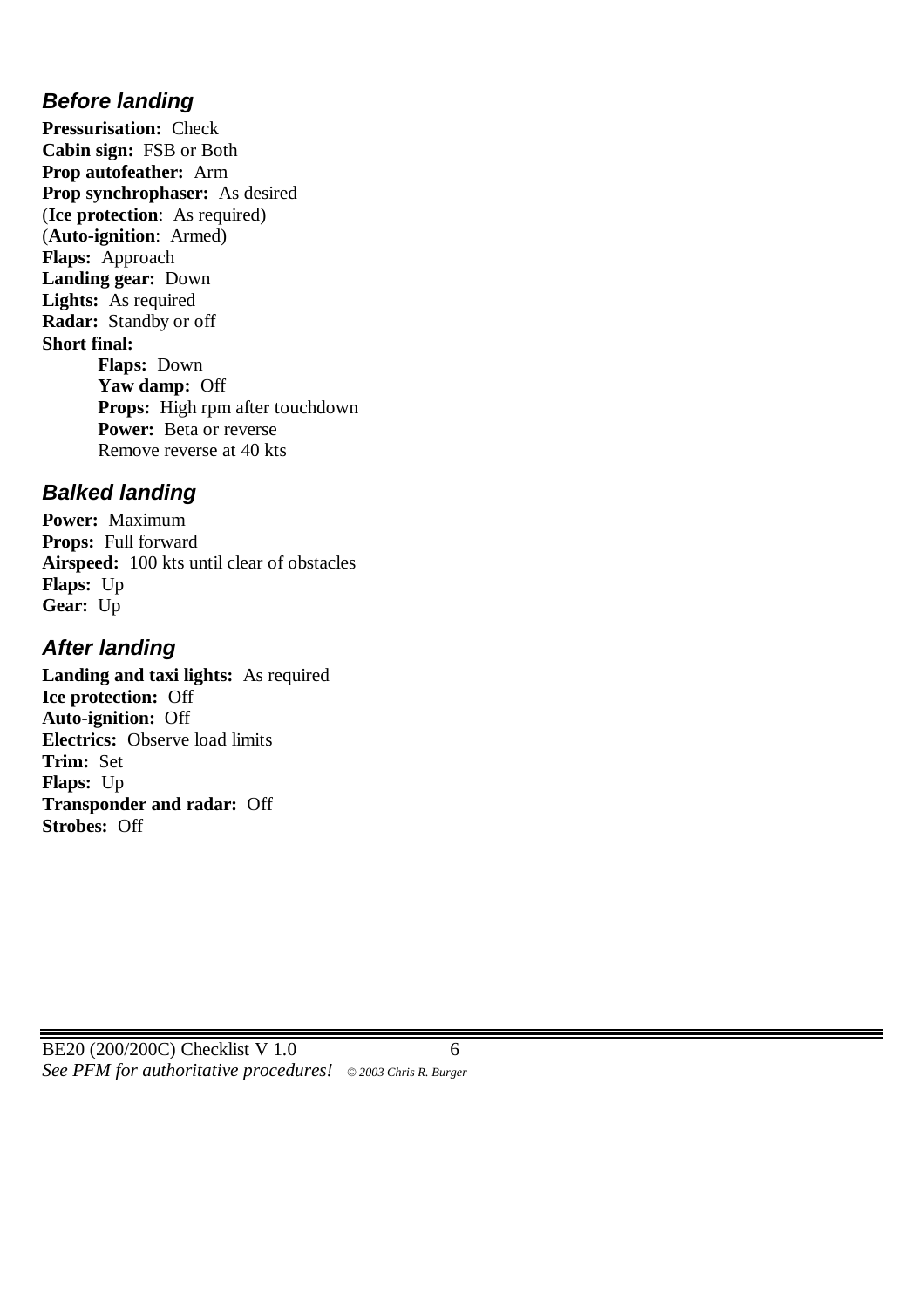#### *Shutdown*

**Parking brake:** Set **Inverter:** Off **Avionics master:** Off **Autofeather:** Off **Lights:** Off **Cabin temp mode:** Off **Vent blower:** Auto **Aft blower:** Off **Radiant heat:** Off **Battery:** Charged **ITT:** Stable at min. for 1 min **Condition levers:** Cut-off **Props:** Feather **Standby pumps, crossfeed:** Off **DC Volt/Load:** Check voltage **Overhead panel switches:** Off **Battery/Gen switches:** Off (using gang bar) **Oxygen supply control handle:** Push off **Control locks:** Install **Wheel Chocks:** Install **Park brake:** Off **Tiedowns:** As required **External covers:** Install

BE20 (200/200C) Checklist V 1.0 7 *See PFM for authoritative procedures! © 2003 Chris R. Burger*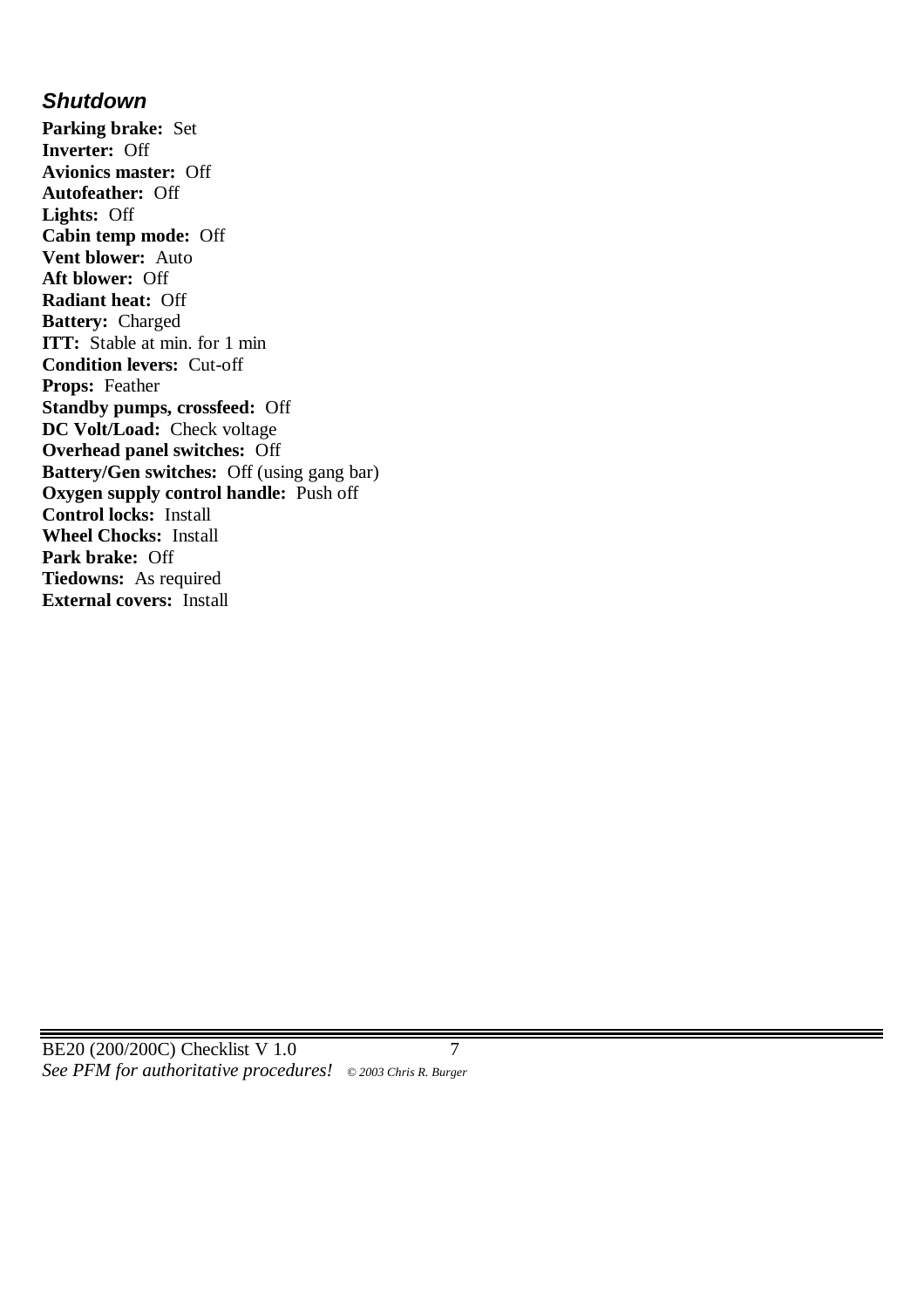# **BE20 Abnormal Checklist**

#### *Air start (Starter)*

**Cabin temp:** Off, **Blower:** Auto, **Aft Blower:** Off **Radiant heat:** Off **Radar:** Standby or Off **Windshield heat:** Off **Power lever:** Idle **Condition lever:** Cut-off **Fuel firewall valve:** Open **Ign./engine start:** On, check IGN annunciator **Condition lever:** Low idle **N1 > 50%:** Wait **Ign./engine start:** Off **Propeller lever:** As required **Power lever:** As required **Generator:** On **Eng. auto ignition:** Arm **Electrical equipment:** As required

#### *Air start (Windmilling)*

**Cabin temp:** Off, **Blower:** Auto, **Aft Blower:** Off **Radiant heat:** Off **Radar:** Standby or Off **Windshield heat:** Off **Power lever:** Idle **Propeller:** Full forward **Condition lever:** Cut-off **Fuel firewall valve:** Open **Generator (inop. engine):** Off **Airspeed:** 140 kts minimum **Altitude:** Below 20 000 ft **Auto-ignition switch:** On **Condition lever:** Low idle **Wait:** ITT peaks **Power:** As required **Generator:** On **Electrical equipment:** As required

BE20 (200/200C) Checklist V 1.0 8 *See PFM for authoritative procedures! © 2003 Chris R. Burger*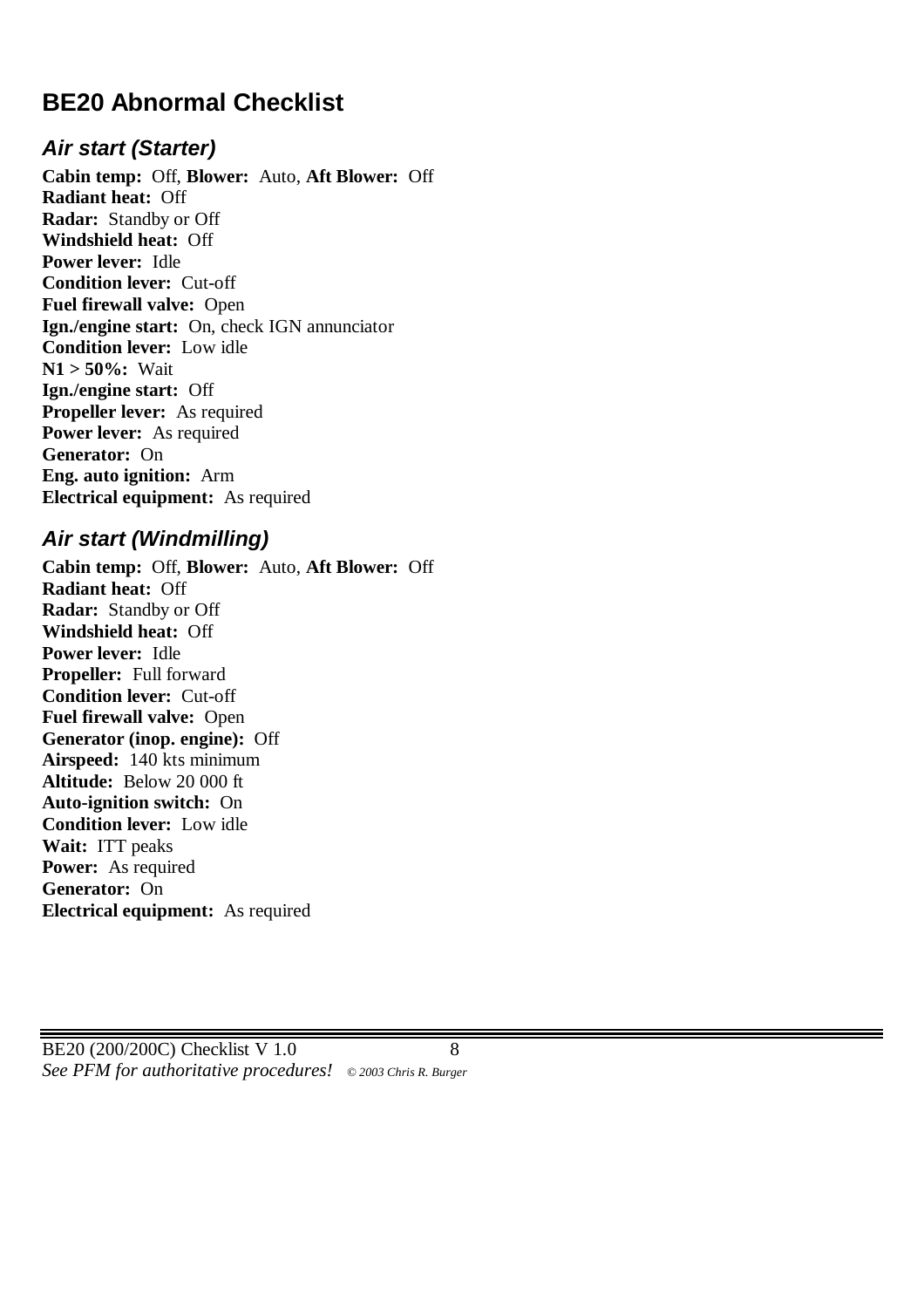### *Landing gear manual extension*

**Airspeed:** 130 KIAS **Ldg Gr Relay cct breaker (pilot subpanel):** Pull **Landing gear handle:** Down **Emergency engage handle:** Lift, clockwise **Extension lever:** Release clip, pump until 3 greens

### *Landing gear up after manual ext.*

**Emergency engage handle:** CCW, push down **Extension lever:** Stow **Ldg Gr circuit breaker:** Push in **Landing gear:** Up

#### *Zero thrust*

**Propeller:** 1600 rpm **Power lever:** Set  $Tq = 120$  ft-lbs

BE20 (200/200C) Checklist V 1.0 9 *See PFM for authoritative procedures! © 2003 Chris R. Burger*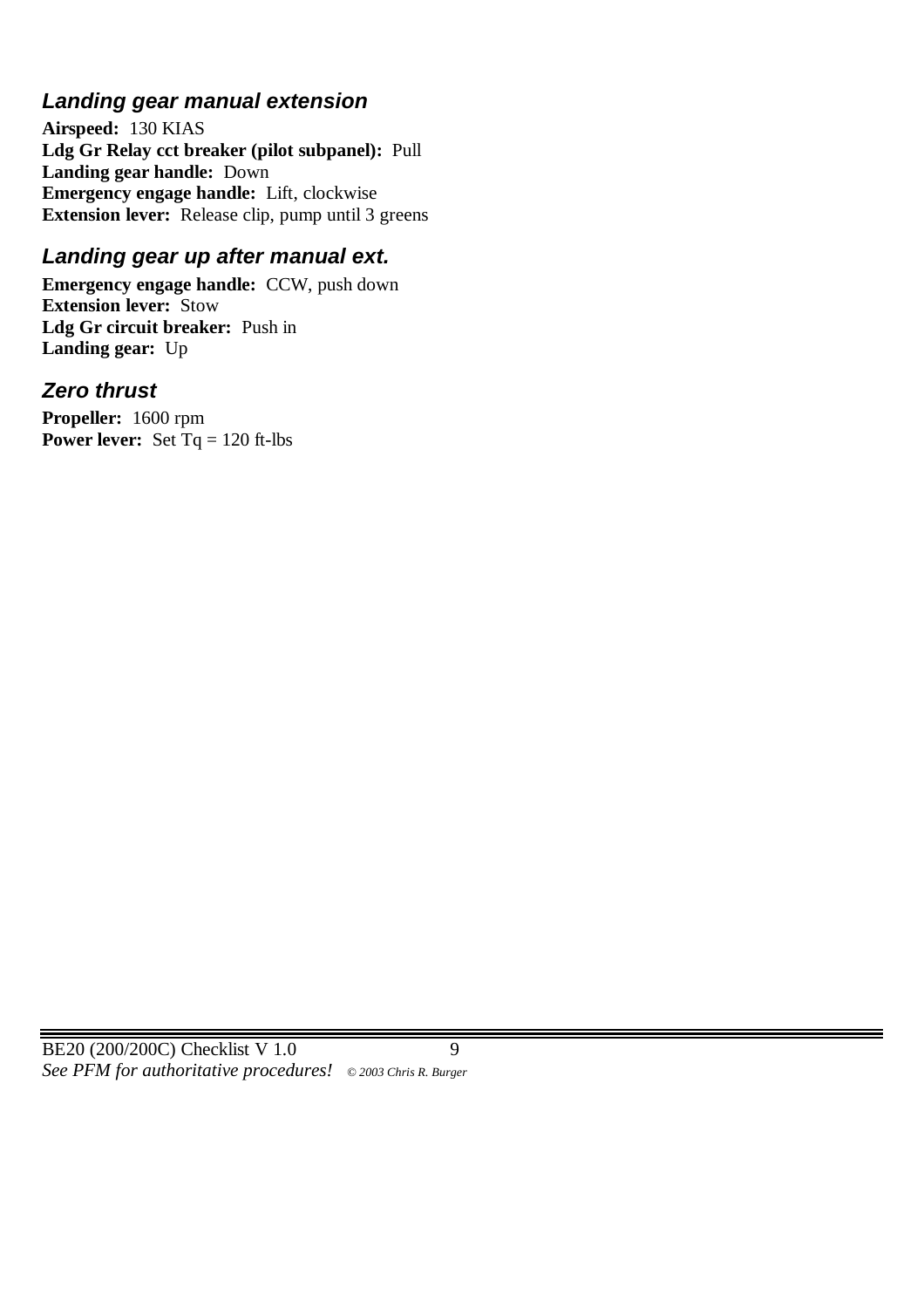# **BE20 Emergency Checklist**

### *Engine shutdown*

**Condition lever:** Cut-off **Prop lever:** Feather **Fuel firewall valve:** Closed **Fire extinguisher:** Actuate if required **Clean up (inop. engine): Bleed air valve:** As required **Engine auto ignition:** Off **Generator:** Off **Autofeather:** Off **Synchrophaser:** Off **Electrical load:** Monitor

#### *Engine fire on ground*

**Condition lever:** Cut-off **Fuel firewall valve:** Closed **Starter switch:** Starter only **Fire extinguisher:** Actuate (if required)

## *Engine failure during ground roll*

**Power levers:** Idle **Brakes:** As required **Operative engine:** Max. reverse (watch traction!) **If insufficient runway for stopping: Condition levers:** Cut-off **Fuel firewall valves:** Closed **Master switch:** Off with gang bar

BE20 (200/200C) Checklist V 1.0 10 *See PFM for authoritative procedures! © 2003 Chris R. Burger*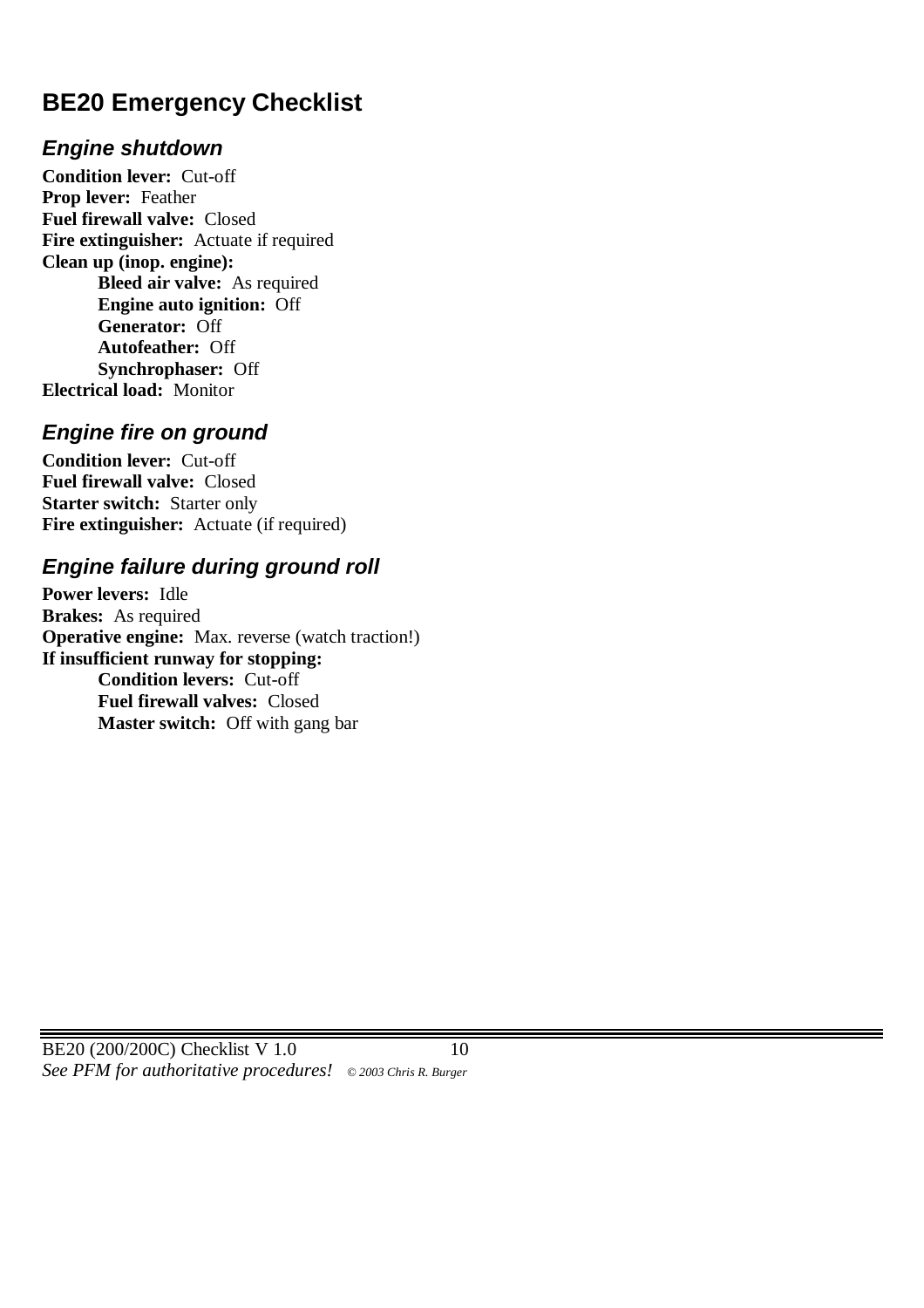## *Engine failure after lift-off (can't land)*

**Power:** Max. allowable **Prop RPM:** Full increase **Airspeed:** Maintain (takeoff speed or above) **Landing gear:** Up **Power lever (inop. engine):** Idle after autofeather **Propeller (inop. engine):** Feather Airspeed:  $V_{\text{YSE}}$  (after obstacles cleared) **Flaps:** Up **Clean-up (inop. engine): Condition lever:** Cut-off **Bleed air valve:** As required **Fuel firewall valve:** Closed **Engine auto ignition:** Off **Autofeather switch:** Off **Generator:** Off **Synchrophaser:** Off **Electrical load:** Monitor

### *2nd engine flame-out*

**Power lever:** Idle **Propeller:** Do not feather **Condition lever:** Cut-off **Conduct air start**

BE20 (200/200C) Checklist V 1.0 11 *See PFM for authoritative procedures! © 2003 Chris R. Burger*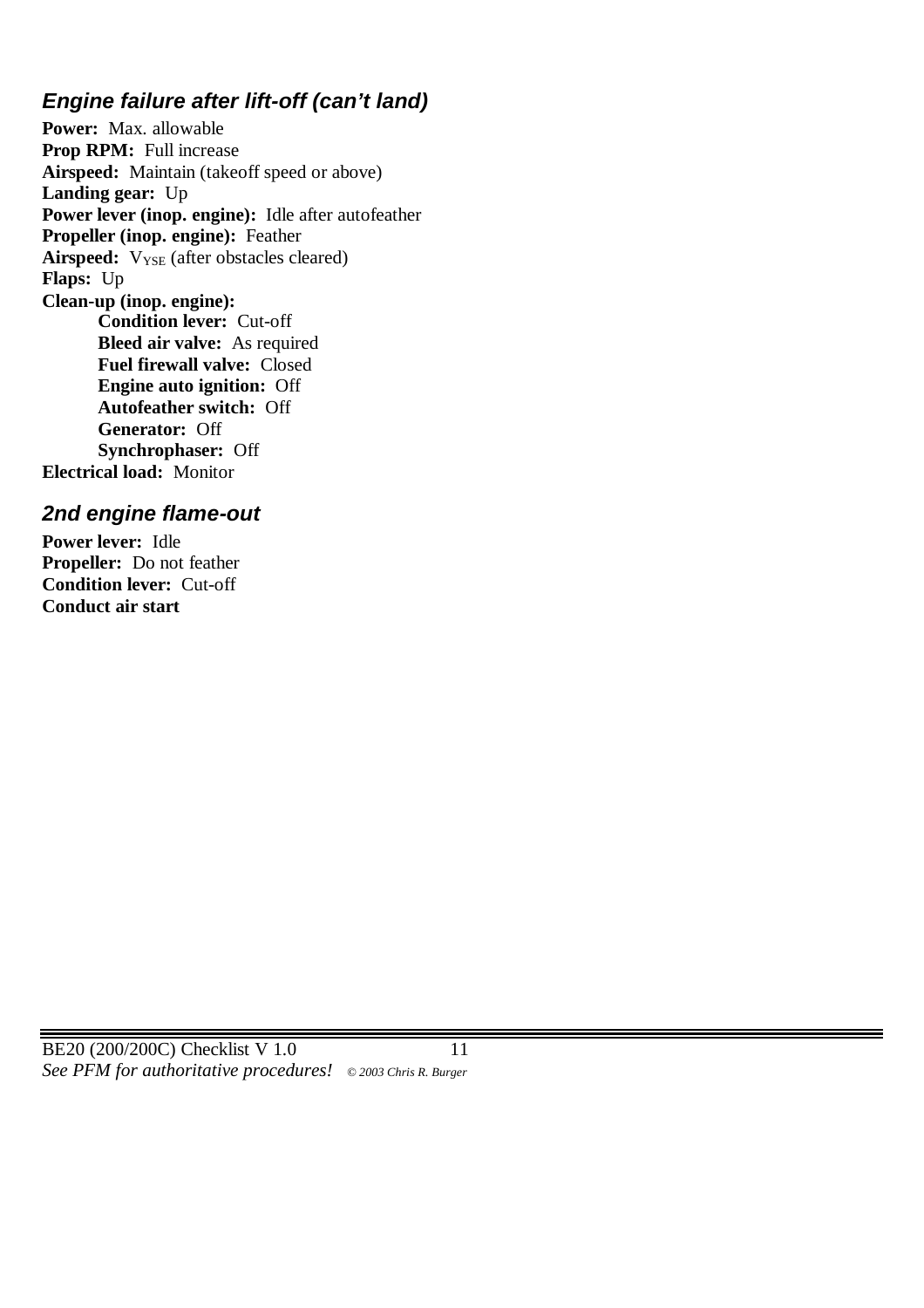### *Smoke and fumes: Electrical*

**Oxygen (manual):** Handle On, Connect/don masks **Oxygen (auto):** Don, mic, override on, pax. **Cabin temp mode:** Off **Vent blower:** Auto **Aft blower:** Off **Radiant heat:** Off **Avionics master:** Off **Nonessential electrical equipment:** Off **If fire or smoke ceases:** Individually turn on equipment to isolate **If fire or smoke persists: Emergency descent:** 31 000' or below **Cabin pressure switch:** Dump **Land as soon as practical**

#### *Smoke and fumes: Environmental*

**Oxygen:** Handle On, Connect/don masks **Oxygen (auto):** Don, mic, override on, pax. **Cabin temp mode:** Off **Vent blower:** High **Left bleed valve:** Envir Off **If smoke decreases:** Continue operation **If smoke does not decrease: Left bleed valve:** Open **Right bleed valve:** Envir Off **If smoke decreases:** Continue operation

#### *Emergency descent*

**Power levers:** Idle **Prop controls:** Full high RPM **Wing flaps:** Approach **Landing gear:** Down **Airspeed:**  $181$  KIAS ( $V_{LE}$ )

#### *Glide*

**Landing gear:** Up **Wing flaps:** Up **Try restart before feathering both Propellers:** Feather **Airspeed:** 135 KIAS

BE20 (200/200C) Checklist V 1.0 12 *See PFM for authoritative procedures! © 2003 Chris R. Burger*